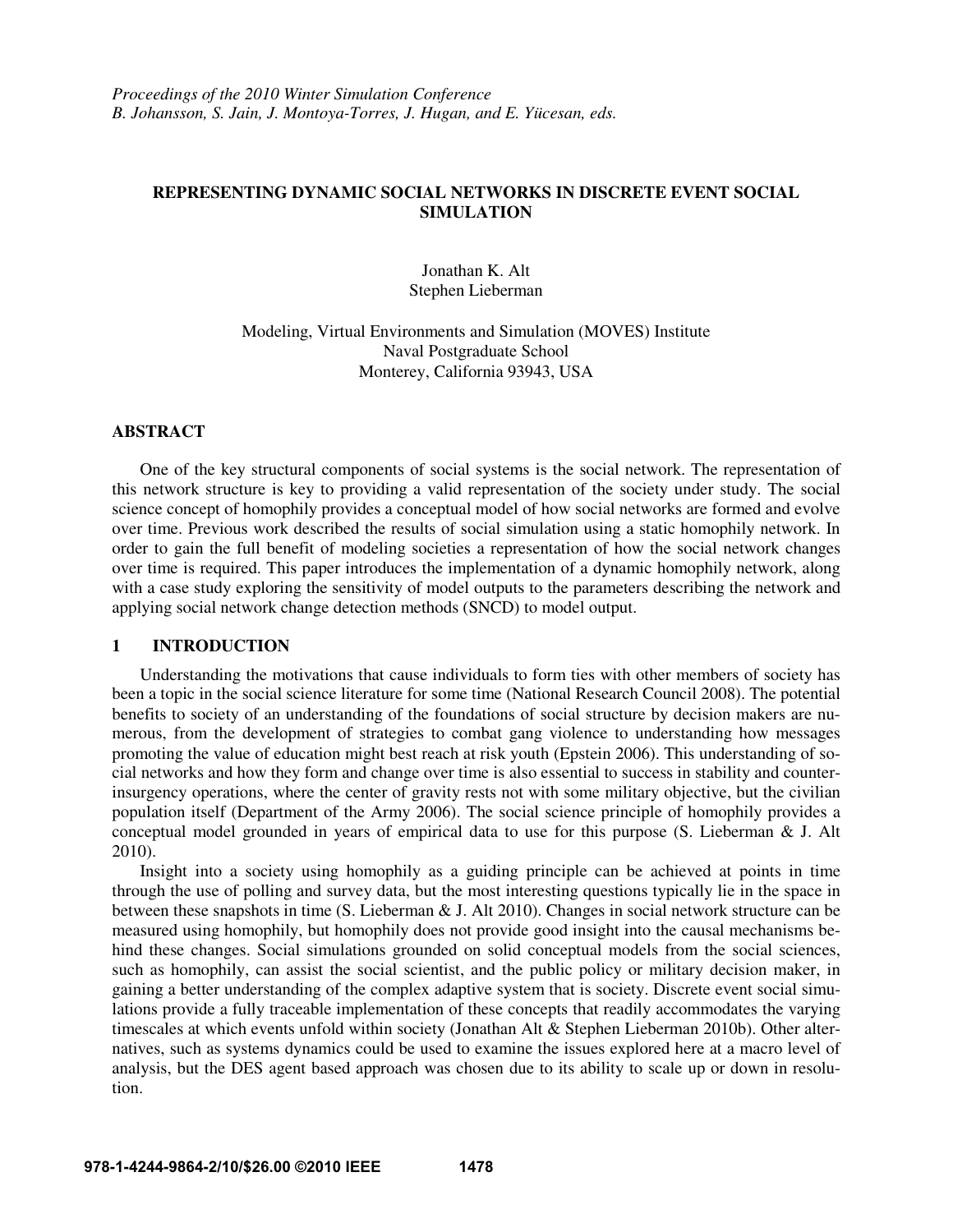Previous work has explored methods for generating social structure from survey data and described its static implementation within discrete event social simulation (Jonathan Alt et al. 2010). This served as a logical starting point in preparation for the implementation of a dynamic social network, a network whose topology changes over the course of a scenario run, based the implementation of a sound conceptual model from the social sciences. This paper will provide an overview of a conceptual model for social simulation and its implementation in discrete event social simulation as background, propose the modifications to the conceptual model and describe the implementation of a dynamic social network, and provide a case study to explore the implementation's sensitivity to variations in the modeling parameters and characterize its performance using social network change detection (SNCD).

## **2 CONCEPTUAL MODEL**

 In order to provide the reader context for the current work, a brief discussion of the conceptual model of society and its implementation within discrete event social simulation is provided. A brief discussion of the data required to populate the homophily network is also included. A full discussion of methods to develop social structure from various data sources and the development of social simulations scenarios in general can be found in separate published work by the authors (Jonathan Alt & Stephen Lieberman 2010a; Jonathan Alt & Stephen Lieberman 2010c; Jonathan Alt et al. 2009).

 The conceptual model typically refers to the causal relationships of a phenomena from the physical world derived from empirical data. In this social science setting the conceptual model bears the same connotation, with the difference lying in the level of acceptance of the theoretical basis of the conceptual model components (Alt et al. 2010). Since one of the frequent critiques of social simulations is the validity of the conceptual model, some discussion is devoted to this topic. Note that one of the unique appeals to the social science community of social simulations is the potential for the use of these tools as venues for experimentation to gain a better understanding of the interaction between the conceptual models of disparate social phenomena. The opportunity to understand how empirically developed theories accounting for the subcomponents of a society interact at the societal level is not often available in a real world setting. One of the key components of any conceptual model of society is necessarily related to the rules governing the interactions between agents, in other words the rules governing the social network (Jonathan Alt & Stephen Lieberman n.d.).

 The conceptual model of society necessarily leverages social science theory to provide an empirically grounded construct for use as a foundation for developing an abstraction of society. This conceptual model, an abstract representation of society, then serves as the guide for the representation of society at the appropriate level of fidelity for the particular use case. Multiple implementations at varying levels of fidelity and flexibility might then be built from the same conceptual model (J Alt et al. 2010). Given the multiple, sometimes competing theories that exist in the social science community to explain the phenomena, it is important to use generally accepted social theories backed by empirical evidence from the social science literature when possible.

The conceptual model used in this case was introduced previously by the authors, but it is worth a short review to show the reader the central role that social structure plays in any implementation of a societal model (J Alt et al. 2010; Jonathan Alt & Stephen Lieberman n.d.). The most basic elements of society that any social simulation must represent are the population itself, the economy, the government, the infrastructure and some notion of the influence of external societies, dependent on the scope (see figure 1). If the society is viewed as a closed system then the external influences of other societies might appropriately excluded. If the influence of outside groups is important then including some notion of this influence within the ecosystem that is society is appropriate (Mansoor 2007; Kilcullen 2006).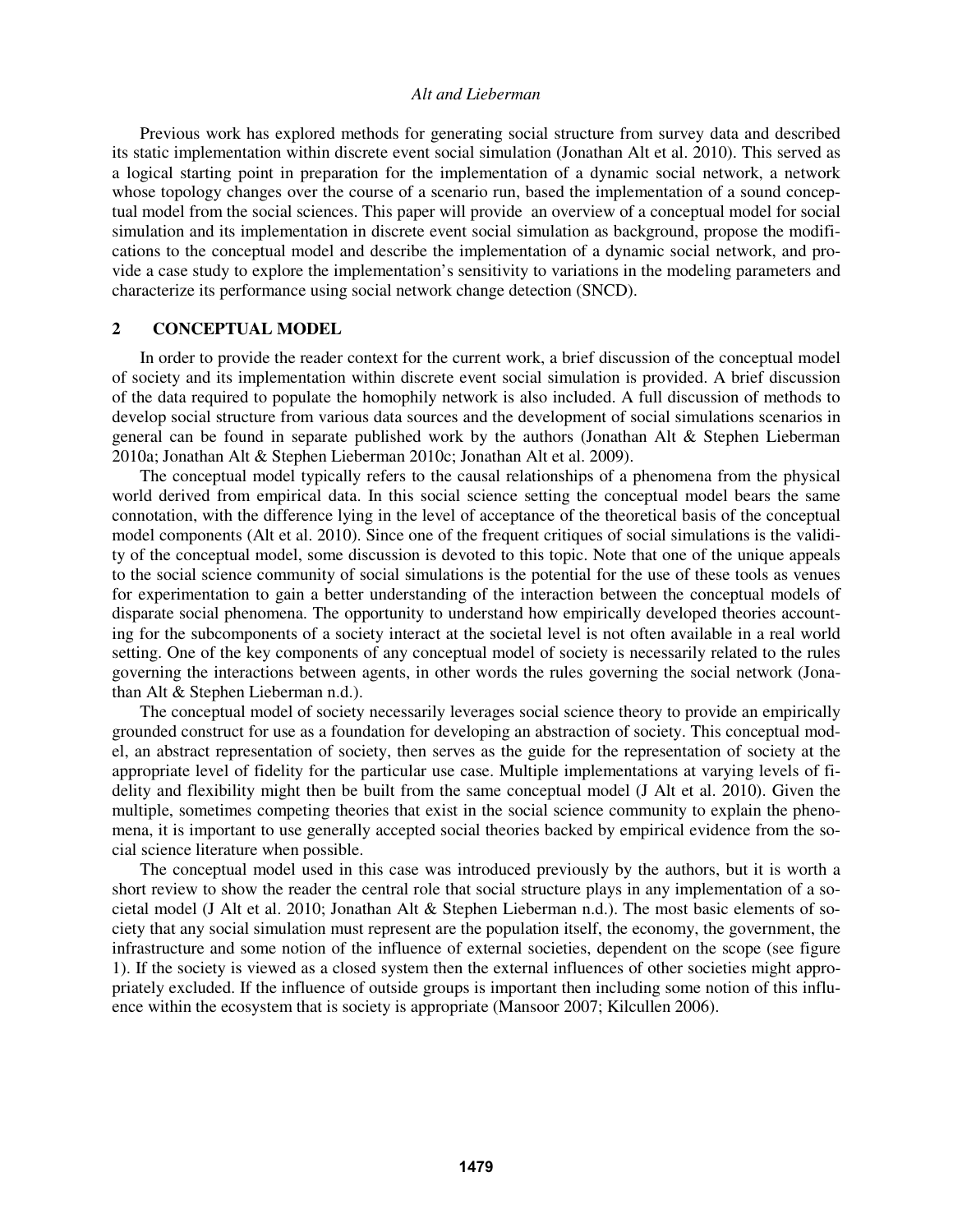

Figure 1: Conceptual model of society.

The population can be viewed as individuals and groups of individuals. The individuals themselves must have a conceptual model of their internal state and the society must provide rules for the interaction between individuals. The conceptual model of the internal state must account for how the individual interprets information from the world and how the individual selects behaviors that manifest themselves in the world and have the potential to impact other individuals. It is at this point in the conceptual model that the identification and justification for the use of specific theories from the social science to account for these phenomena must occur. When possible complementary conceptual model components should be used to reduce future data requirements and provide logical consistency throughout the model. The conceptual modeling diagram from above is expanded in figure 2 below, naming specific theories from the social science literature to account for the phenomena required for representation. Note that depending on the region of the world, time period under study, or available data, the modeler might choose a different set of theoretical building blocks.



Figure 2: Expanded conceptual model of society with specified theoretical models.

The foundation of the conceptual model of internal state for each individual is the narrative paradigm. Fisher's narrative identity proposes that individual's possess unique narratives based on their experiences, socio-demographic, socio-economic and socio-cultural make-up that shape the lens through which they view the world (Fisher 1989). These narratives hold the beliefs, values and interests (BVI) that focus the lens to provide a unique perspective on events and issues within society.

The action choice component of the conceptual model is based on the theory of planned behavior (TPB) (I. Ajzen 1991). The TPB states that an individual forms the intention to take part in a behavior based on the his perception of subjective norms regarding the behavior, the individual's attitude toward the behavior, and the individual's perceived behavioral control regarding the behavior. The TPB has received extensive use in applied settings in the areas of marketing and behavior modification programs (exercise adoption, smoking cessation) (Icek Ajzen 2006). The model has an associated instrument for data collection that can be modified to accommodate additional behaviors.

The social structure component of the conceptual model is based on the principle of homophily. Homophily describes the likelihood of an interaction between two individuals in society as a function of their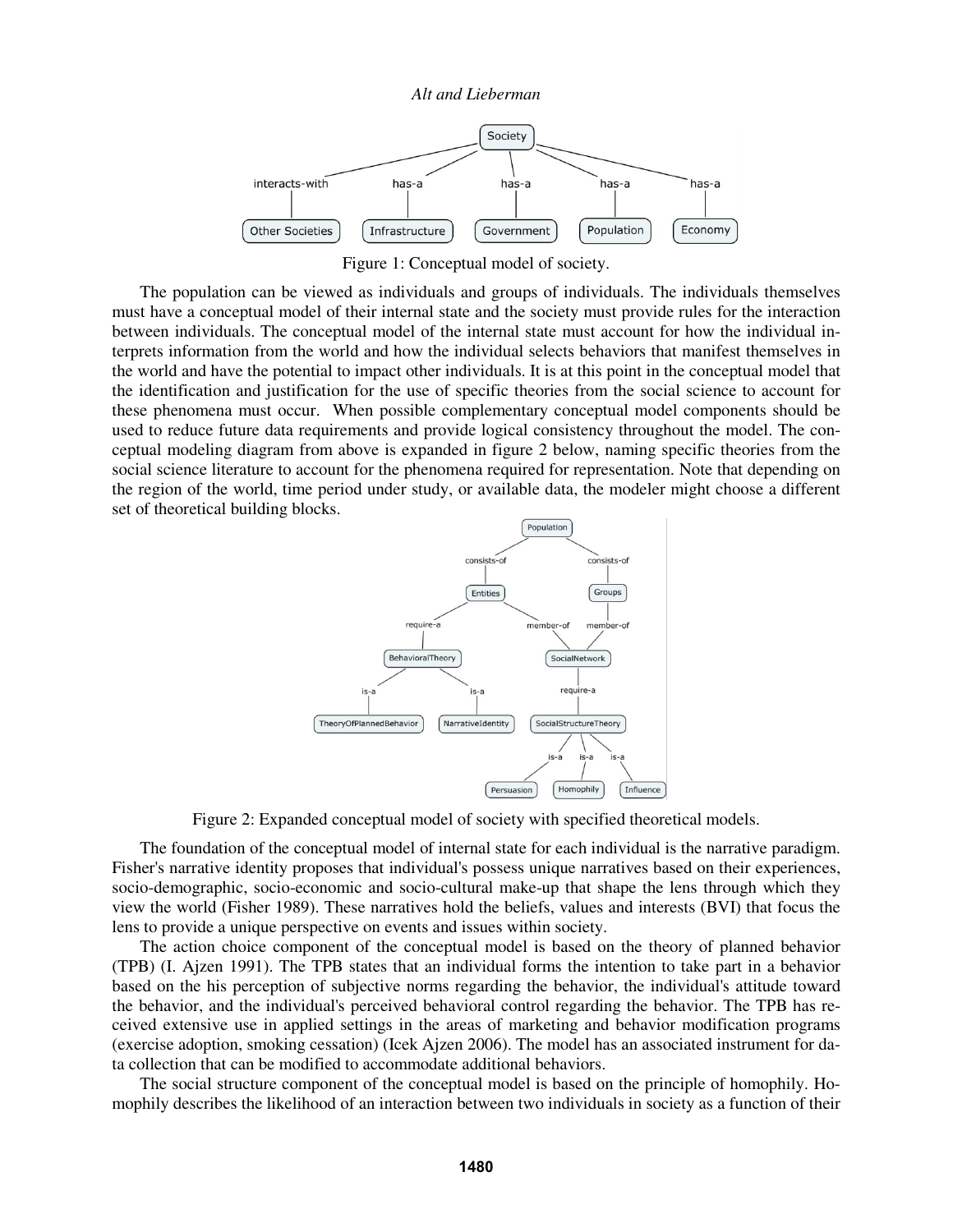relevant socio-demographic, socio-economic, and socio-cultural identity (M. McPherson et al. 2001). The distance between two individuals within based on these factors defines the likelihood that they will interact. This view is complementary to the narrative identity and provides a conceptual model that is feasible to populate from empirical data. The principle itself is well grounded in with empirical studies from the social sciences. Using this concept the social structure of a society can be determined and represented as a fully connected network with the nodes representing individual members or population segments, depending on the level of abstraction, and the strength associated with the arcs describing the likelihood of an interaction between that node arc pair (Jonathan Alt et al. 2009). Depending on the needs of the modeling effort the strength of the link required for representation within the network can be specified. The next section will discuss the discrete event social simulations focusing on the social network implementation.

Discrete event simulation provides a well established mechanism for the modeling of processes of many types and has been successfully used in modeling human behavior through the use of task network models (Ahner et al. 2008). Many of the characteristics which make it useful for modeling individual human behavior, also make it an attractive candidate for use in social simulations. In particular discrete event simulation techniques facilitate the representation of social structure and the multiple interactions between agents governed by the conceptual model and the competing time scales which operate in a society. The authors discuss the benefits of discrete event simulation in this domain in greater detail in separate works (Jonathan Alt & Stephen Lieberman 2010b; Jonathan Alt & Stephen Lieberman n.d.). The conceptual model described above translates into the event graph representation shown below in figure 3.



Figure 3: Event graph representation of CG model agent (left) and social network umpire (right).

The internal state model for each agent then contains a state variable for each issue represented within the social simulation. This state variable is updated the agent gains information regarding events that occur within the model through a transition function based on the BVI of the population segment that the agent represents. Similar state variables maintain the agents behavioral intention over the course of a scenario run. The link weights used to describe the social network structure are provided as parameters during scenario construction, calculating the homophily weight as a pre-processing step.

The described conceptual model and the event graph representation of it are implemented within the Cultural Geography (CG) model (Jonathan Alt et al. 2010). The CG model is a government owned, opensource, social simulation implemented in Java that leverages the Simkit capability developed at the Naval Postgraduate School (Buss 2002). The CG model is under continuous development with additional capability added based on applied analysis and research needs. The dynamic homophily implementation and subsequent case study analysis were conducted using this social simulation.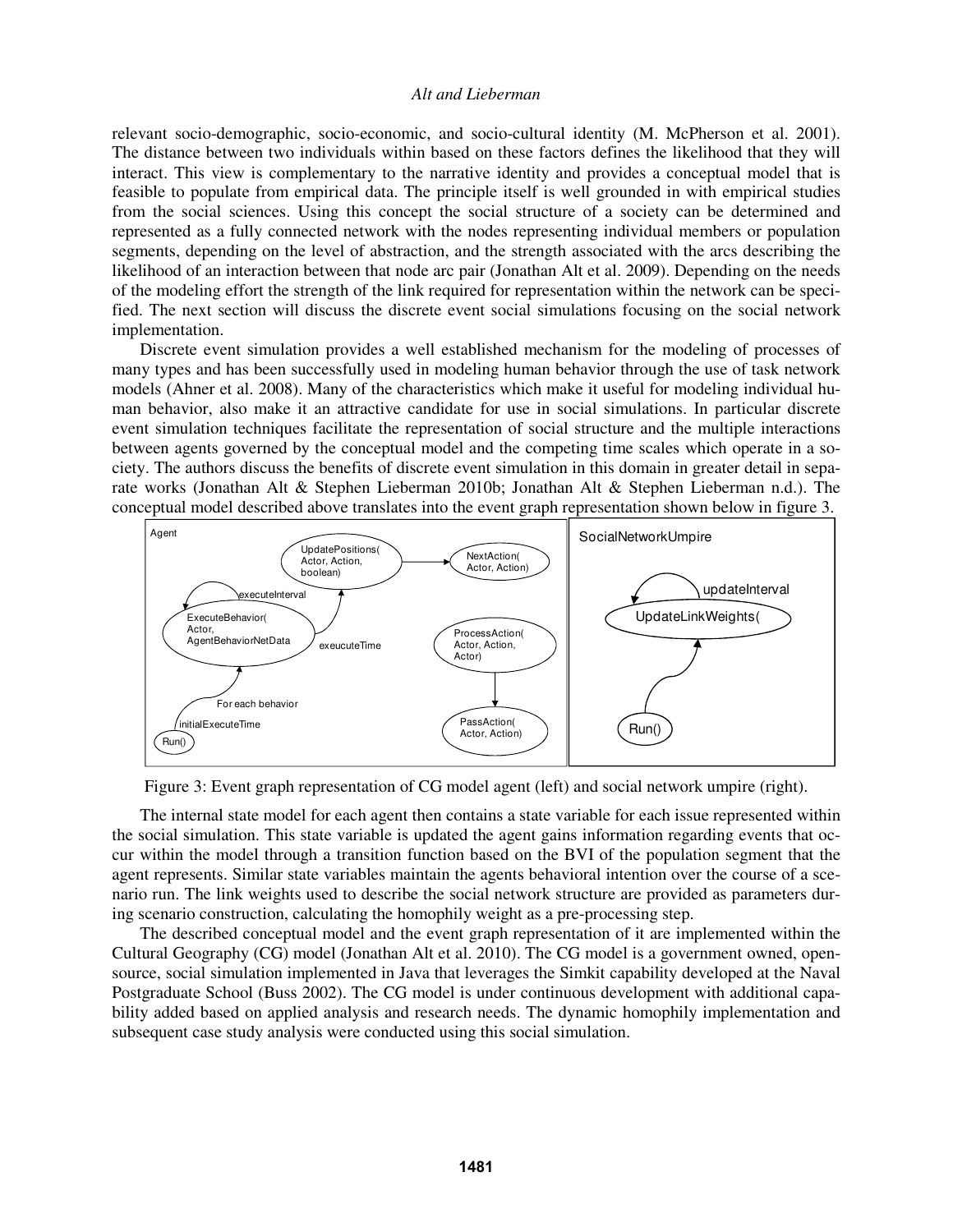# **3 DYNAMIC SOCIAL NETWORK IMPLEMENTATION**

 Social networks change over time as elements that inform the degree of likeness between two individual members of the network change (M. McPherson et al. 2001; Miller McPherson & Ranger-Moore 1991; Miller McPherson et al. 1992; Miller McPherson et al. 2006). While some elements remain fairly static, such as most socio-demographic characteristics, other elements, such as beliefs, values and interests (BVI), are dynamic and change based on the events within the world. This component of homophily, sometimes referred to as value homophily, provides the basis for the implementation of a dynamic social network. The concept of attained attributes, such as education, also provides a model for changes in homophily over time, but is outside the scope of the current effort (Blau 1994). This section will describe the conceptual model of the dynamic component of a social network and provide a brief overview of its implementation within the discrete event framework.

## **3.1 Conceptual Model**

 The conceptual foundation of the social structure model remains fundamentally unchanged. Homophily persists as the theoretical basis for the determination of the likelihood of interaction between any two agents. The conceptual model is extended to include BVI which change over time, consistent with the concept of value homophily. This extension is closely aligned with the conceptual model for maintaining internal state for each individual, the narrative identity. As positions on salient issues change through internal state models the individuals degree of likeness to other individuals will be impacted. In the simple case, two otherwise homogeneous individuals who have differing views on a particularly salient issue will move further apart as their positions on that particular issue diverge. The likelihood of their interaction will decrease based on their disagreement on this issue.

# **3.2 Discrete Event Implementation**

The implementation of the conceptual model of the dynamic components of homophily result in a fairly straight forward implementation (see figure 4). The implementation results in the inclusion of several state variables, issue stances from the developed scenario, in the basic homophily calculation. The implementation of this concept, however, did result in the need to calculate the all pairs link weights during runtime, rather than to simply specify the parameters of the network as scenario data. The scenario developer must also specify the update rate for the homophily network. In reality this likely occurs at different rates for each individual within a representative social network or alternatively might be triggered by significant events. In this first implementation, the update rate can be adjusted globally for the network as a parameter specified during scenario construction. The parameters, state variables and the component event graph are described below.

- Parameters:1) Socio-demographic, socio-economic, socio-cultural dimensions required to partition the population; 2) the internal issue stances, state variables to be used during the calculation of homophily; 3) weights to apply to each of these dimensions during the calculation of homophily; 3) the homophily network refresh rate.
- State variables: the link weight between each agent and all other agents within the society.

 In this case each agent, *i*, possesses a vector of state variables, *I*, that describe their unique relationships with other agents, *j*, within the model. These state variables result from the calculation of the all pairs distance between agents within the model using a combination of the socio-demographic, sociocultural and socio-economic parameters, *d*, specified at the beginning of the run and the state variables describing the unique BVI related to the issues within the model, which are dynamic over the course of a simulation run. The equation used to calculate the distance between two entities, *Sij*,and the calculation for the resulting link weight, *Wij*, are shown below.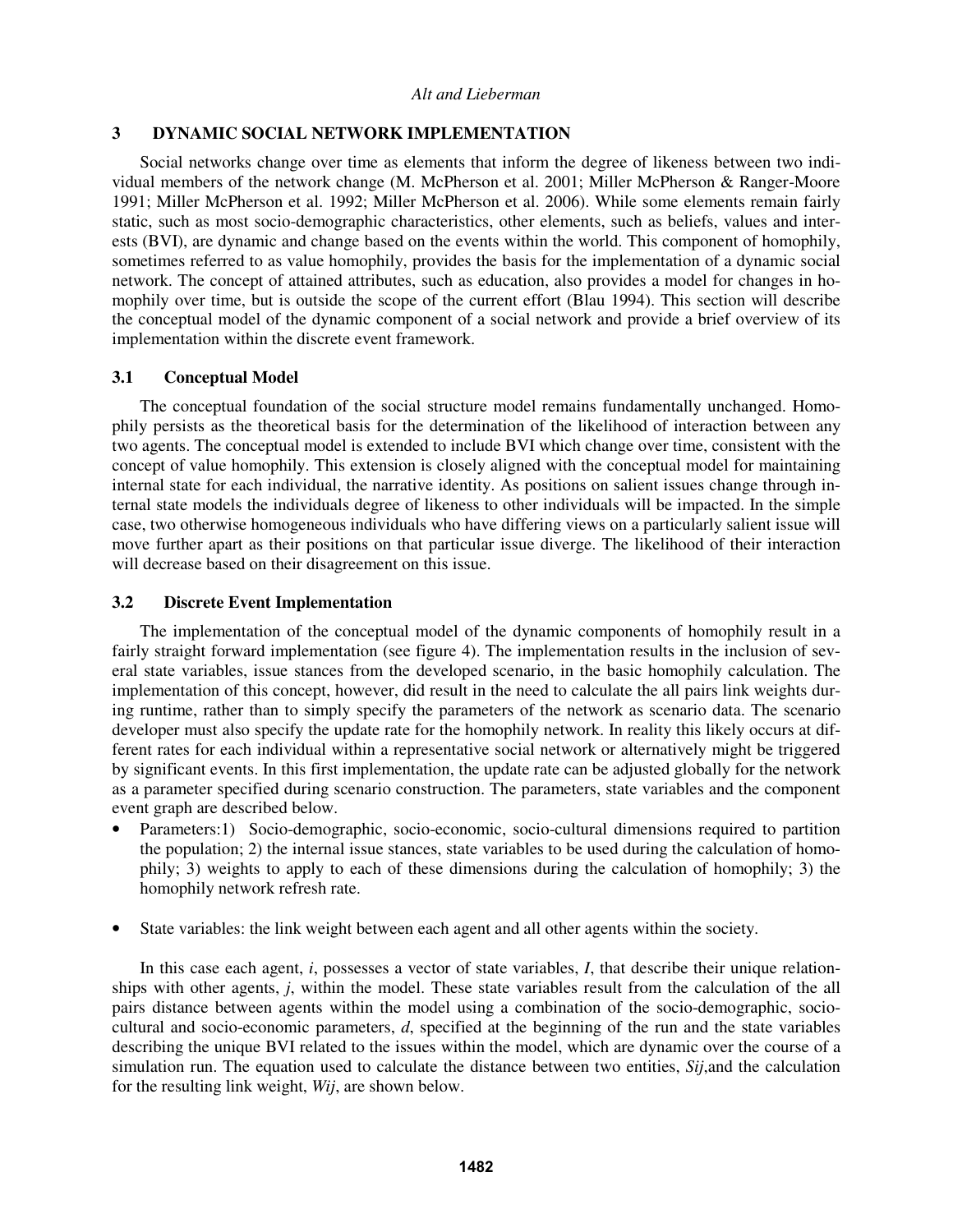$$
s_{ij} = \sqrt{\left(\frac{d_{1_{ij}}}{\max d_1}\right)^2 + \left(\frac{d_{2_{ij}}}{\max d_2}\right)^2 + \dots + \left(\frac{d_{k_{ij}}}{\max d_k}\right)^2 + \left(\frac{I_{k_{ij}}}{\max I_k}\right)^2}
$$
(1)

 This formulation of the distance calculation weights all factors equally and normalizes within each dimension. Alternatively, the dimensions could be used directly and a set of weights applied. Future research will explore the trade-offs of these approaches.

$$
w_{ij} = 1 - \left(\frac{s_{ij}}{\max s_{ij}}\right)
$$
 (2)

#### **4 EXPLORATORY CASE STUDY**

 In order to characterize the sensitivity of the dynamic social network to the parameters specified as starting conditions an exploratory case study was developed. This section describes the case study, the process of initializing the social structure used for this case study, the design of experiments used to explore the parameter space, and the analysis of the results.

#### **4.1 Case Study Description**

 This work leveraged an unclassified scenario set in southern Afghanistan. In the scenario stabilizing force agents seek to influence the populations satisfaction on a number of issues while the opposing insurgent force seeks to destabilize the region by reducing the populations satisfaction on these issues. An extensive data development effort from the open source populated the model. This effort simply uses this scenario as a test case for the implementation of dynamic homophily within the CG model and due to space limitations will only be described as it relates to this implementation.

#### **4.2 Dynamic Value States**

 The components of the homophily calculation that change over time in this case are the three issue stances tracked internally by each agent, state variables, over time. Each time the social network is updated the current value of these three state variables is used, in conjunction with the static parameters describing the agent's socio-demographic, socio-economic, and socio-cultural characteristics, to determine the current link weight between each agent in the simulation scenario. As agents receive information from observation or through the network they update their issue stances using transition functions specified at the beginning of the scenario. In this case study these transition functions take the form of Bayesian belief networks developed through subject matter expert input. The development of these networks is discussed in greater detail in other works by the authors, but in a discrete event view could be any function that describes the transition of the state variable based on input from the environment.

#### **4.3 Design of Experiments**

 The purpose of this exploratory case study was to characterize the performance of the dynamic homophily implementation as parameters describing the starting condition changed. A nearly orthogonal Latin hypercube (NOLH) was chosen for use in this case due to its space-filling characteristics and its usefulness in identifying main effects (Sanchez & T. W Lucas 2002; T. M Cioppa et al. 2004; Thomas Cioppa & Thomas Lucas 2007). Since multiple parameters describe the rules for the actual implementation of the social network it is important to understand how sensitive the model results are to these starting conditions. The factors chosen for inclusion in the design included: the number of agents chosen to receive the effects of an action if no target recipient is specified (recNoTGT), the period of time during which an agent will only pass an action once to other agents in its network (doNotPassInt), the number of k nearest neighbors used to determine targets for message traffic (k), the time delay between the receipt of a message and the scheduling of its passage to a recipient (comTimeClass), the time an agent will com-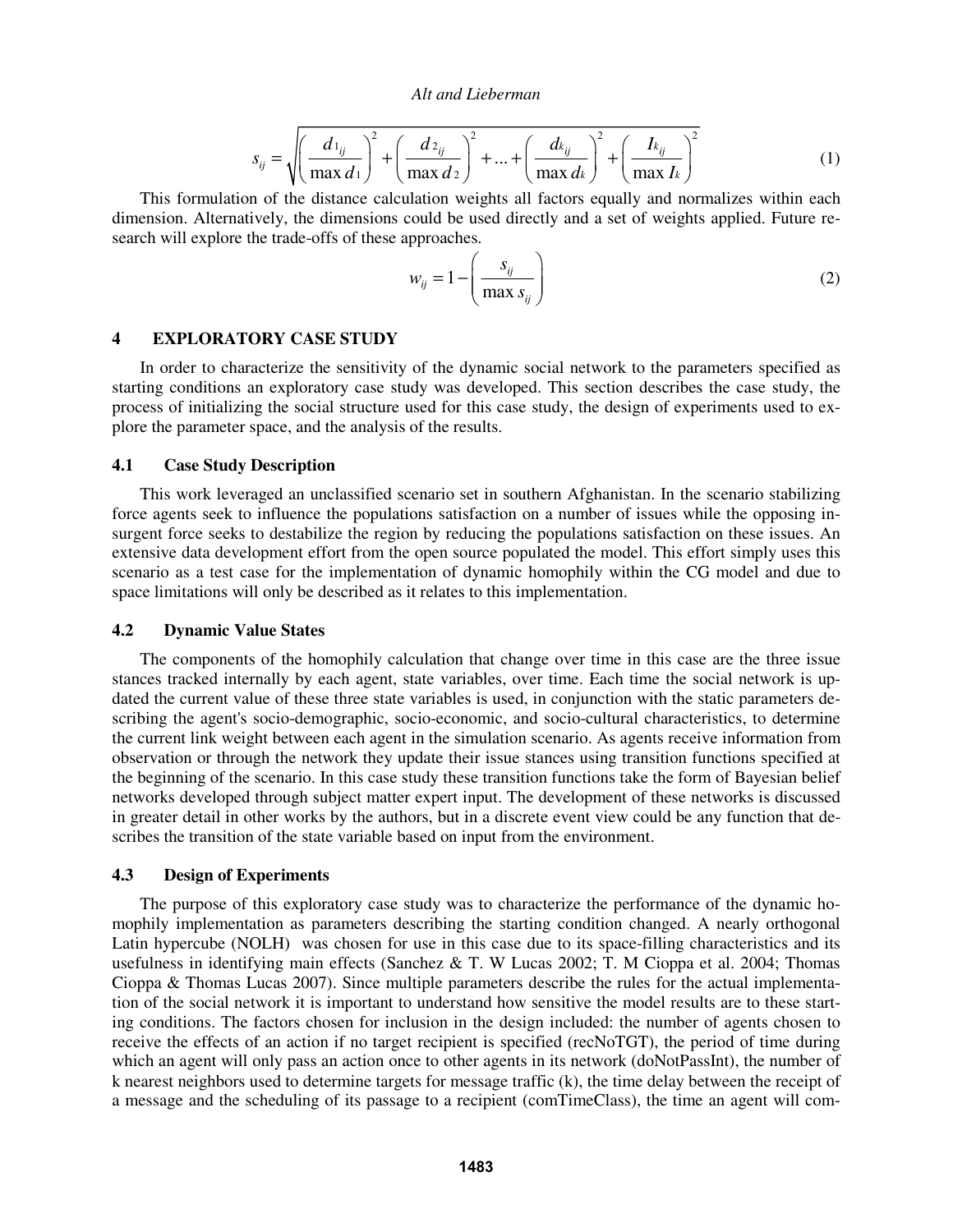municate about an event (comExpire), and the interval between updates of the social network link weights (updateInt). The highest correlation between the rows and columns of this design matrix was 0.0024. The run time of the social simulation and the proof of principle nature of the work precluded the planned replication of the design. Future work will move the simulation to a high performance computing environment more conducive to multiple replications to develop more robust statistical measures. The results provided are based on only 5 replications per design point.

| <b>Factor Name</b>  | k        | comTimeClass comExpire recNoTGT doNotPassInt upDateInt |       |       |      |       |
|---------------------|----------|--------------------------------------------------------|-------|-------|------|-------|
| Low                 | 0        | 0.05                                                   | 1     | 1     | 0    | 5     |
| High                | 7        | 2.5                                                    | 14    | 30    | 7    | 25    |
| <b>Design Point</b> |          |                                                        |       |       |      |       |
| 0                   | 2.19     | 2.5                                                    | 11.56 | 11.88 | 1.75 | 23.75 |
| $\mathbf{1}$        | 0.44     | 0.66                                                   | 12.38 | 17.31 | n    | 11.25 |
| $\overline{2}$      | 0.88     | 1.12                                                   | 1.81  | 8.25  | 4.38 | 21.25 |
| 3                   | 1.31     | 1.58                                                   | 5.06  | 30    | 3.94 | 7.5   |
| 4                   | 5.25     | 2.35                                                   | 6.69  | 4.62  | 2.19 |       |
| 5                   | 7        | 0.82                                                   | 5.88  | 24.56 | 0.44 | 20    |
| 6                   | 4.38     | 0.51                                                   | 14    | 10.06 | 6.12 | 13.75 |
| $\overline{7}$      | 3.94     | 2.19                                                   | 10.75 | 28.19 | 5.69 | 17.5  |
| 8                   | 3.5      | 1.28                                                   | 7.5   | 15.5  | 3.5  | 15    |
| 9                   | 4.81     | 0.05                                                   | 3.44  | 19.12 | 5.25 | 6.25  |
| 10                  | 6.56     | 1.89                                                   | 2.62  | 13.69 |      | 18.75 |
| 11                  | 6.12     | 1.43                                                   | 13.19 | 22.75 | 2.62 | 8.75  |
| 12                  | 5.69     | 0.97                                                   | 9.94  |       | 3.06 | 22.5  |
| 13                  | 1.75     | 0.2                                                    | 8.31  | 26.38 | 4.81 | 25    |
| 14                  | $\Omega$ | 1.73                                                   | 9.12  | 6.44  | 6.56 | 10    |
| 15                  | 2.62     | 2.04                                                   |       | 20.94 | 0.88 | 16.25 |
| 16                  | 3.06     | 0.36                                                   | 4.25  | 2.81  | 1.31 | 12.5  |

Table 1: Experimental design to examine social network parameter impact on issue stances.

## **4.4 Analysis**

 The purpose of the case study was to identify the main effects among the input parameters to the rules governing the social network from the design of experiments and to characterize the performance of the dynamic homophily implementation. In order to inform these the results of the designed experiment were analyzed using screening methods to identify main effects and the social network itself was examined over the course of scenario runs using standard metrics from social network analysis to characterize the changes in social network structure. The response used in the analysis of the designed experiment is the population's satisfaction on the issue of security. The aggregate response for all agents over time for each of the design points explored is shown below. Note three design points (DP) failed to produce useable results, DP 1, DP 5, and DP 14 (output files were corrupted). Following the elimination of the three failed design points, the maximum correlation between the rows and columns of the updated design matrix was 0.29.

 The analysis to identify main effects will be discussed in the next section followed by an analysis of changes over time in the social network.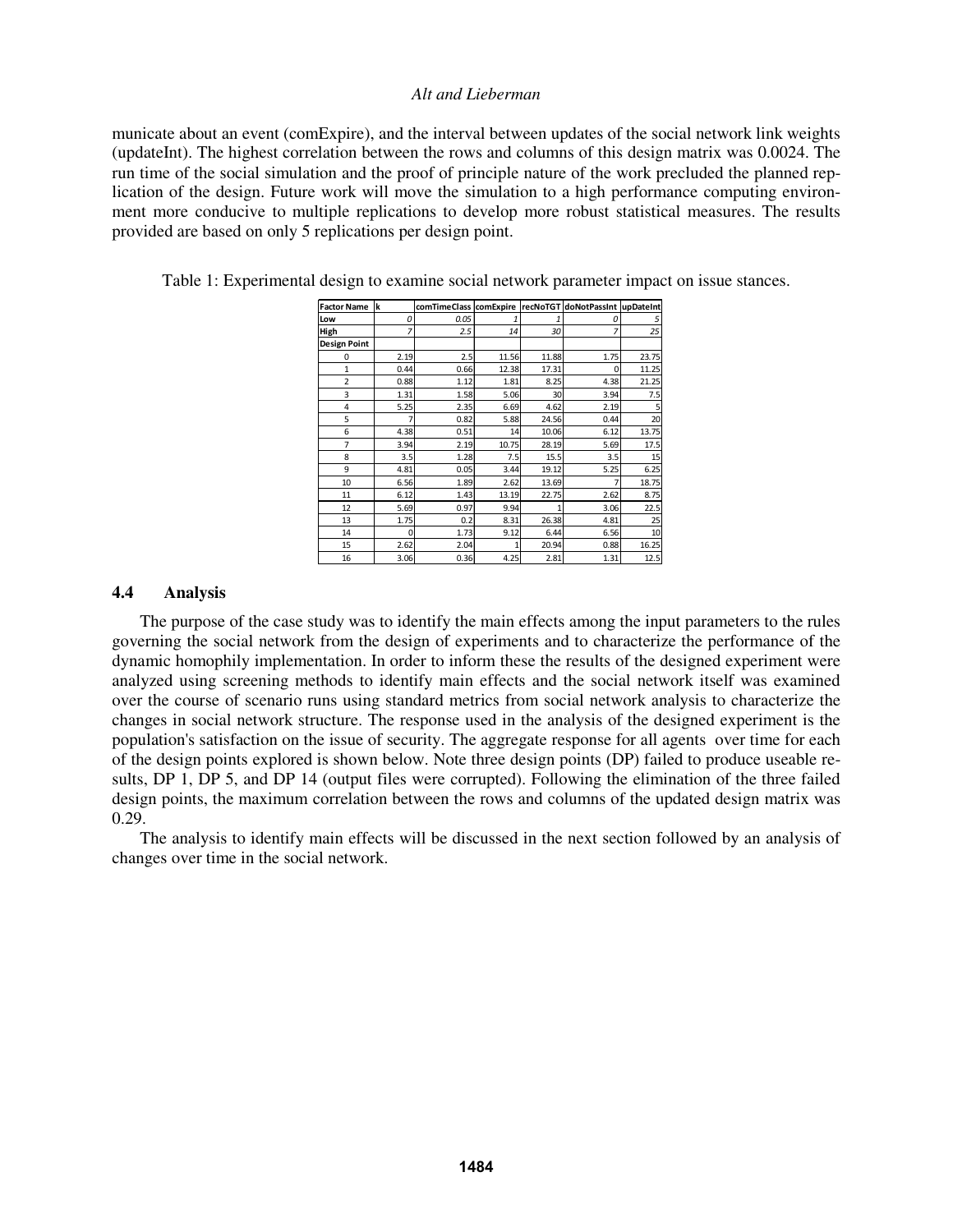

Figure 4: Mean satisfaction on security over time by design point using JMP statistical software.

### **4.4.1 Identifying Main Effects**

 The identification of main effects provides the simulation modeler insight into the impact of starting parameters on the measures generated over the course of the simulation run. While in some cases the impact of parameter settings are obvious, the incorporation of multiple conceptual models into a complex adaptive system can provide challenges to verifying the impact of individual model components. The exploration of these design parameters can aid the model developer in fully characterizing the use of the developed model component in as part of the larger system.

The analysis technique used in this case is stepwise regression. Stepwise regression procedures evaluate only a small number of the possible regression models by adding or deleting single regressors, or factors. The three broad categories of this technique are forward selection, backward elimination, and stepwise regression, which combines forward selection and backward elimination (Montgomery et al. n.d.). In general, forward selection begins with no terms in the model and adds a single term at a time, evaluating each term based on its partial F statistic (Montgomery et al. n.d.).

Backward elimination, in contrast, includes all possible terms and uses the partial F statistic to eliminate terms. Stepwise regression combines the techniques by proceeding with forward selection, but evaluating all terms added to the model at each step as in backward elimination. A full treatment of these techniques is provided by Montgomery (Montgomery et al. n.d.).

In order to identify the most significant factors from the designed experiment that impacted the response, the aggregate stance of the population of security at the end of the run, stepwise regression was used, examining main effects and second and third order interactions and polynomial relationships. The probability to enter the model was set at 0.15 and the probability to leave was set at 0.1. A model resulting in an R-square of 0.99 was fit using four terms from the experimental design: k, comExpire, rec-NoTGT, and doNotPassInt. The effects test results using based on the F ratio show that k, the number of k nearest neighbors considered for communications, had the greatest effect of any single factor on the model outcomes. While dominated as a main effect by itself by k, comExpire as second order interaction appears in three terms, with only k surpassing it with polynomial terms of second and third order.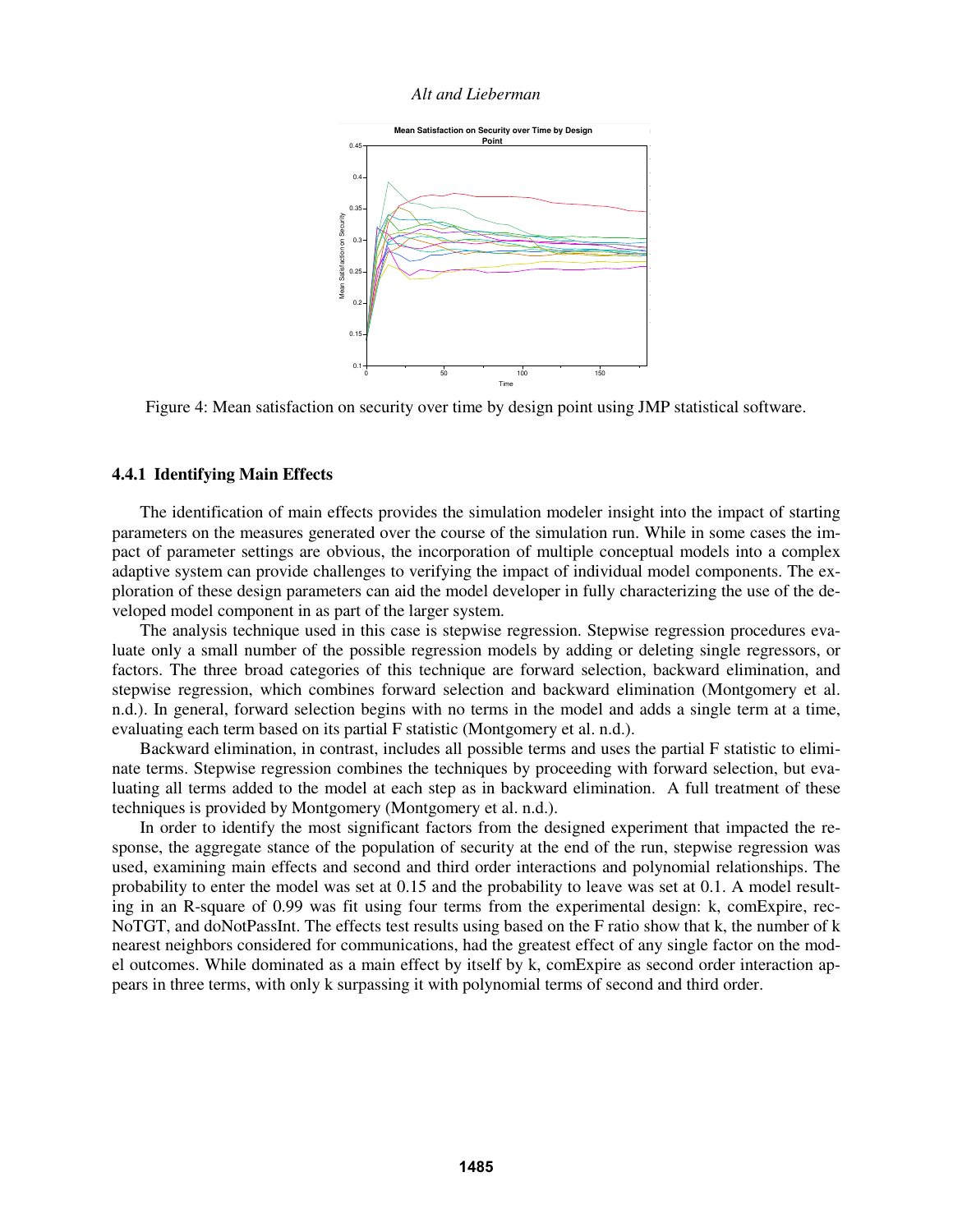| Term                            | <b>F</b> Ratio |
|---------------------------------|----------------|
| $k*k*k$                         | 10292.10       |
| k*k                             | 9217.47        |
| comExpire*doNotPassInt          | 2712.14        |
| comExpire*comExpire             | 1832.94        |
| comExpire*recNoTGT              | 1444.78        |
| recNoTGT*doNotPassInt           | 1332.45        |
| $\mathbf k$                     | 759.51         |
| recNoTGT*recNoTGT               | 230.42         |
| comExpire                       | 28.31          |
| doNotPassInt                    | 21.03          |
| recNoTGT                        | 18.19          |
| comExpire*recNoTGT*doNotPassInt | 2.17           |

Table 2: Main effects test from results of stepwise regression.

 As the period of time increases during which an event will be discussed, comExpire, the impact of the period of time over which only a single message will be passed about any single event, doNotPassInt, increases. The same relationship exists between comExpire and the number of individual agents that receive generic message traffic, recNoTGT.

The results of the analysis for main effects show that the number of k nearest neighbors used to determine the number of message recipients for agent to agent communications was the dominant factor in the experimental design. The number of recipients of non-targeted message traffic showed significance as an interaction term as did the period of time that agents would schedule communications about an event following its occurrence. Given that these terms impact the volume of communications events, which directly affect the agent's update mechanism for internal state, their significance is expected. The update rate for the link weights did not appear as a significant term in the model. The likely cause of this is the relative stability of the aggregate security stance within the model following the 25th time period. Relatively small changes occur within issue stances following each event, making it unlikely that significant changes would occur to the calculated link weights given the current methods for updating issue stances. In order to further explore the implementation of the dynamic social network, methods for social network change detection are explored further below for a single model run.

# **4.4.2 Social Network Change Detection**

 The detection of change dynamic social networks has received recent attention in the literature. In particular, work by McCulloh and Carley focuses on change detection in dynamic social networks (McCulloh 2009; McCulloh & Carley 2008a; McCulloh & Carley 2008b). McCulloh proposes and demonstrates the use of techniques from statistical process control, such as control chart methods, as a means of detecting change in dynamic social networks (McCulloh 2009). In this case study we apply his social network change detection (SNCD) methodology to the simulation output of the dynamic social network implemented within discrete event simulation using output data from design point number 16. In this proof of principle work, the methodology is applied to the output from only a single design point due to space and time constraints.

Data describing the social network (link weights greater than 0.5) was captured at a set interval, every 7 time periods, over the course of the model run, resulting in 27 unique networks, but with consistent nodes. Using this data we can calculate measures describing the structure of the network and examine how these measures change over time. Treating these as process outputs control chart techniques are then applied to identify those points in time when the network structure has changed as measured by the network statistics. Multiple control chart techniques exist, but McCulloh shows that the cumulative sum (CUSUM) control chart is effective in detecting small changes in networks (McCulloh & Carley 2008b). The network measures chosen for the application of SNCD can vary based on the needs of the analysis, but in this case the measures used by McCulloh are mirrored here. The measures used are the average,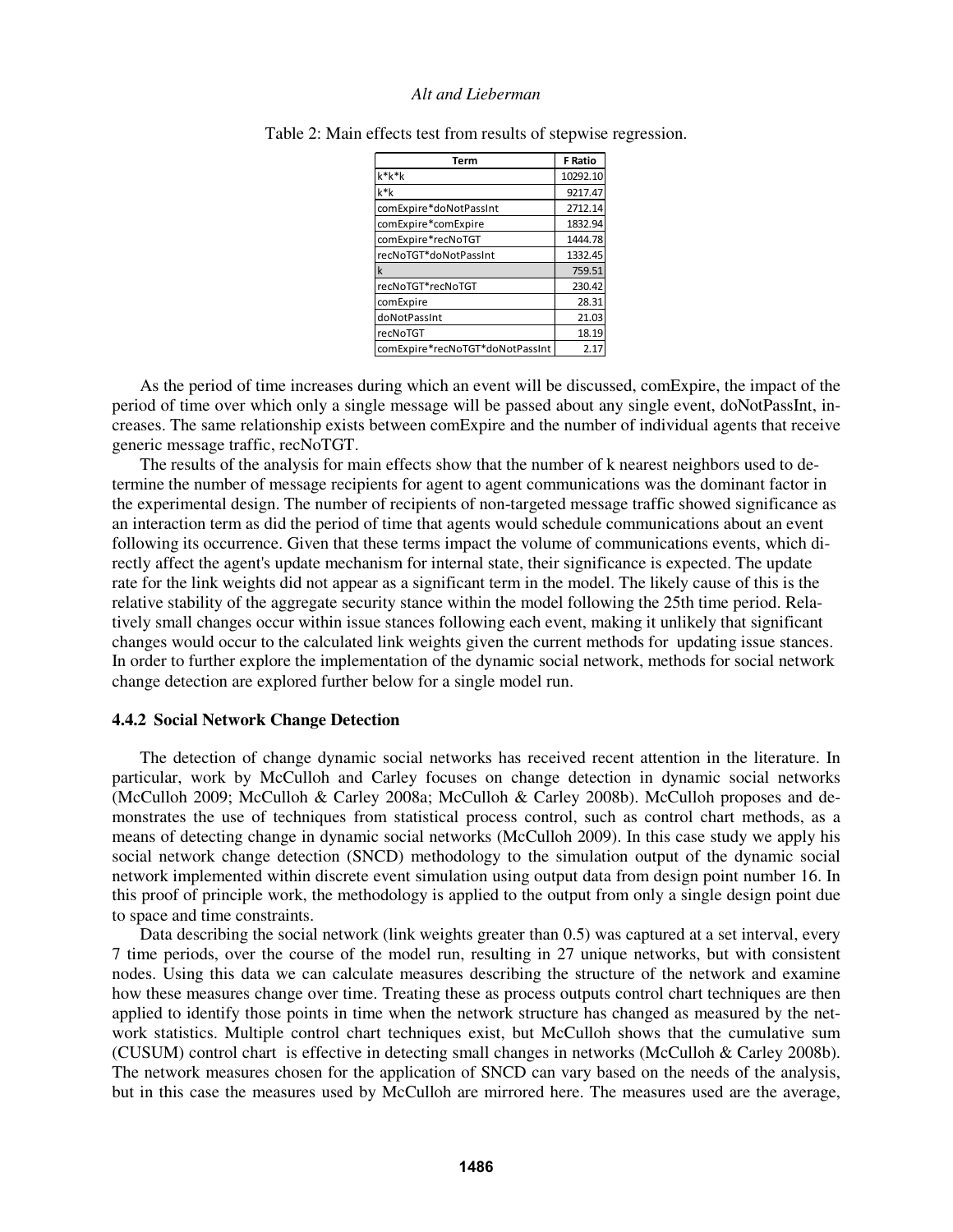maximum, and standard deviation of the network betweenness and closeness. Each of these metrics is discussed briefly here, with a full discussion provided by McCulloh (McCulloh 2009).

Betweenness centrality,  $b_k$ , provides a measure of how often a node,  $k$ , falls on the shortest path between two other nodes, *i* and *j* in the network. The number of paths between *i* and *j* that also cross *k*, *gijk*, is divided by the total number of paths from *i* to *j*, *gij*. In practical application nodes with a high betweenness serve as logical dividing points to create sub-graphs. The betweenness calculation for a single node, *k*, is shown below. The average betweenness centrality over all nodes in the network for each time period is used as a measure of network change in this case.

$$
b_k = \sum_{i,j} \frac{g_{ikj}}{g_{ij}} \tag{3}
$$

Closeness measures the sum of the distance, g, from a single node, *k*, to all other nodes, *i*, in the network. Nodes with a high closeness centrality are well positioned to influence the rapid dissemination of information. The closeness centrality calculation for a single node is shown below. As before the average closeness centrality over all nodes in the network for each time period is used to measure change.

$$
c_k = \frac{\min_k \left\{ \sum_{i=1}^n g_{ki} \right\}}{\sum_{i=1}^n g_{ki}}
$$
(4)

The results of the application of the SNDC methodology the output of the dynamic social network is shown below. Space restrictions prevent a full discussion of the CUSUM control chart methodology, however, it is important to note that techniques such as SNDC are required to both verify model components from social simulation and to gain a full understanding of model results in order to better inform decision makers. For comparison a control chart using Xbar is shown at left and the CUSUM at right. Note the out of control behavior in the CUSUM chart for betweenness.



Figure 5: XBar control chart (left) and CUSUM (right) of network measures over time.

### **5 CONCLUSIONS**

 This paper described a conceptual model for a dynamic social network and its implementation within discrete event social simulation. The implementation of a dynamic social network within social simulations based on the conceptual model provided by value homophily and described above provides the ca-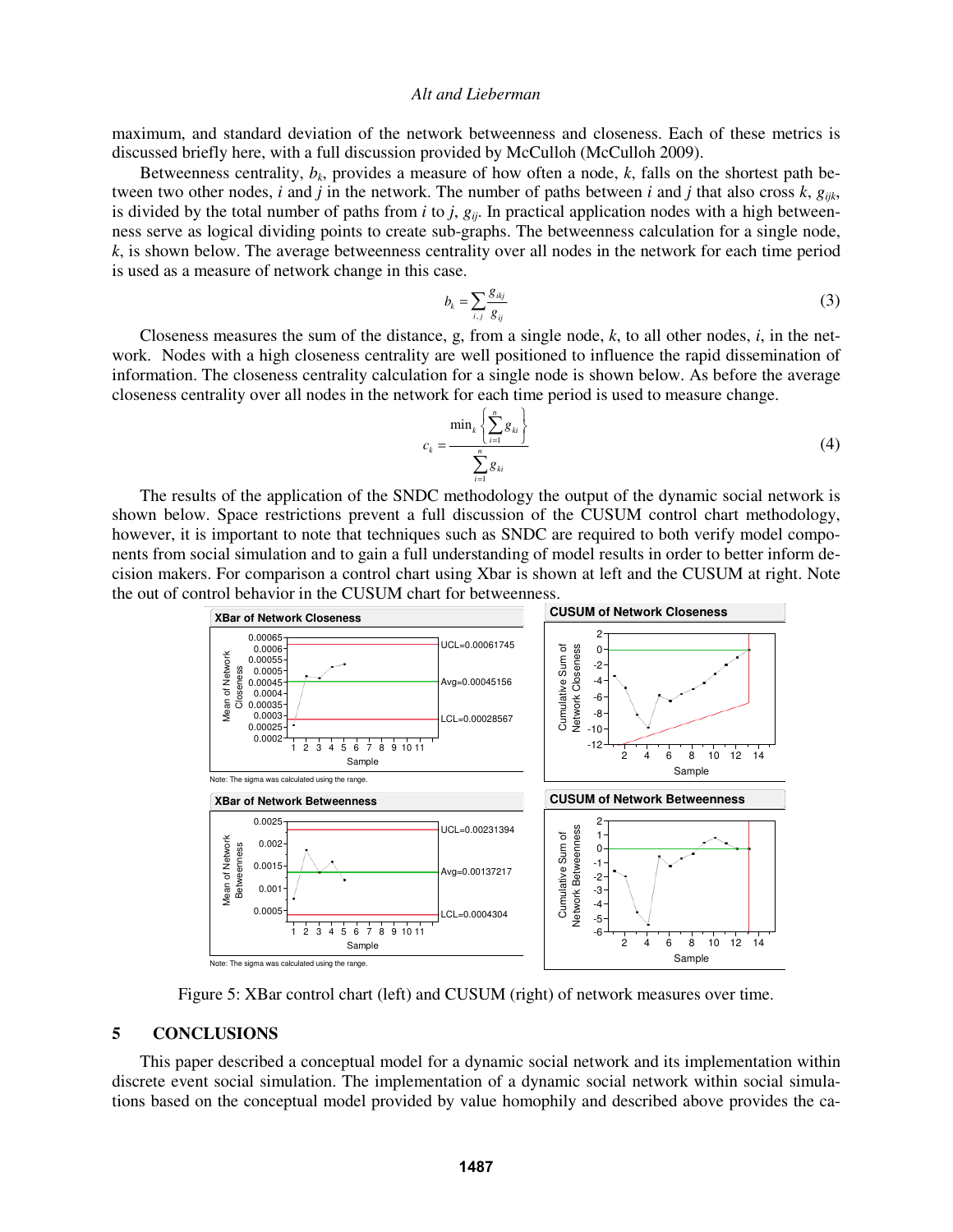pability to explore how the relationships between individuals and population groups within a society change over time and in response to a variety of initial conditions. The use of social simulations in support of public policy decision makers requires continued efforts on the part of the modeling and simulation community to ensure that models provide capabilities capable of providing insights, while ensuring they are based on sound empirically derived conceptual models. This paper provides a contribution to the simulation body of knowledge by describing the implementation of a dynamic social network based on homophily and the application of SNCD methods to the output of discrete event social simulations. Future efforts will seek develop scenario's using longitudinal data from survey efforts in order to compare model outputs to empirical data and to extend SNCD methods by exploring the application of these techniques to empirically derived homophily networks.

# **REFERENCES**

- Ahner, D.K. et al. 2008. Incorporating information networks into military simulations. In *Proceedings of the 40th Conference on Winter Simulation*. pp. 133–144.
- Ajzen, I. 1991. The theory of planned behavior. *Organizational behavior and human decision processes*, 50(2), 179–211.
- Ajzen, I. 2006. Constructing a TpB Questionnaire: Conceptual and Methodological Considerations.
- Alt, J., S. Lieberman, and C. Blais. 2010. A Use-Case Approach to the Validation of Social Modeling and Simulation. In *Agent Directed Simulation Symposium, Spring Simulation Multiconference*. 2010 Spring Simulation Multiconference. Orlando, FL: Society for Modeling and Simulation International.
- Alt, J. et al. 2010. The Cultural Geography Model: Evaluating the Impact of Tactical Operational Outcomes on a Civilian Population in an Irregular Warfare Environment. *Journal of Defense Modeling and Simulation*, (Special Issue on Counter-Insurgency).
- Alt, J., L. Jackson, and S. Lieberman. 2009. The Cultural Geography Model: An Agent Based Modeling Framework for Analysis of the Impact of Culture in Irregular Warfare. In *International Conference on Computational Cultural Dynamics*. Third International Conference on Computational Cultural Dynamics. Maryland.
- Alt, J. and S. Lieberman. 2010. Agent Frameworks for Discrete Event Social Simulations. In *Behavior Representation in Modeling & Simulation*. Behavior Representation in Modeling & Simulation 2010.
- Alt, J. and S. Lieberman. 2010a. Developing Cognitive Models for Social Simulation from Survey Data. In *Social Computing, Behavioral Modeling and Prediction*. 2010 International Conference on Social Computing, Behavioral Modeling, and Prediction. Maryland: Springer.
- Alt, J. and S. Lieberman. 2010b. Exploring the Implications of Time in Discrete Event Social Simulations. *Association for the Advancement of Artificial Intelligence Spring Symposium 2010*.
- Alt, J. and S. Lieberman. 2010c. Modeling the Theory of Planned Behavior from Survey Data for Action Choice in Social Simulations. In *Behavior Representation in Modeling & Simulation*. Behavior Representation in Modeling & Simulation 2010. Charleston, SC.
- Blau, P. 1994. *Structural Context of Opportunities*, University of Chicago Press.
- Buss, A. 2002. Simkit: component based simulation modeling with Simkit. In *Proceedings of the 34th conference on Winter simulation: exploring new frontiers*. pp. 243–249.
- Cioppa, T.M., T.W. Lucas, and S.M. Sanchez. 2004. Military applications of agent-based simu-